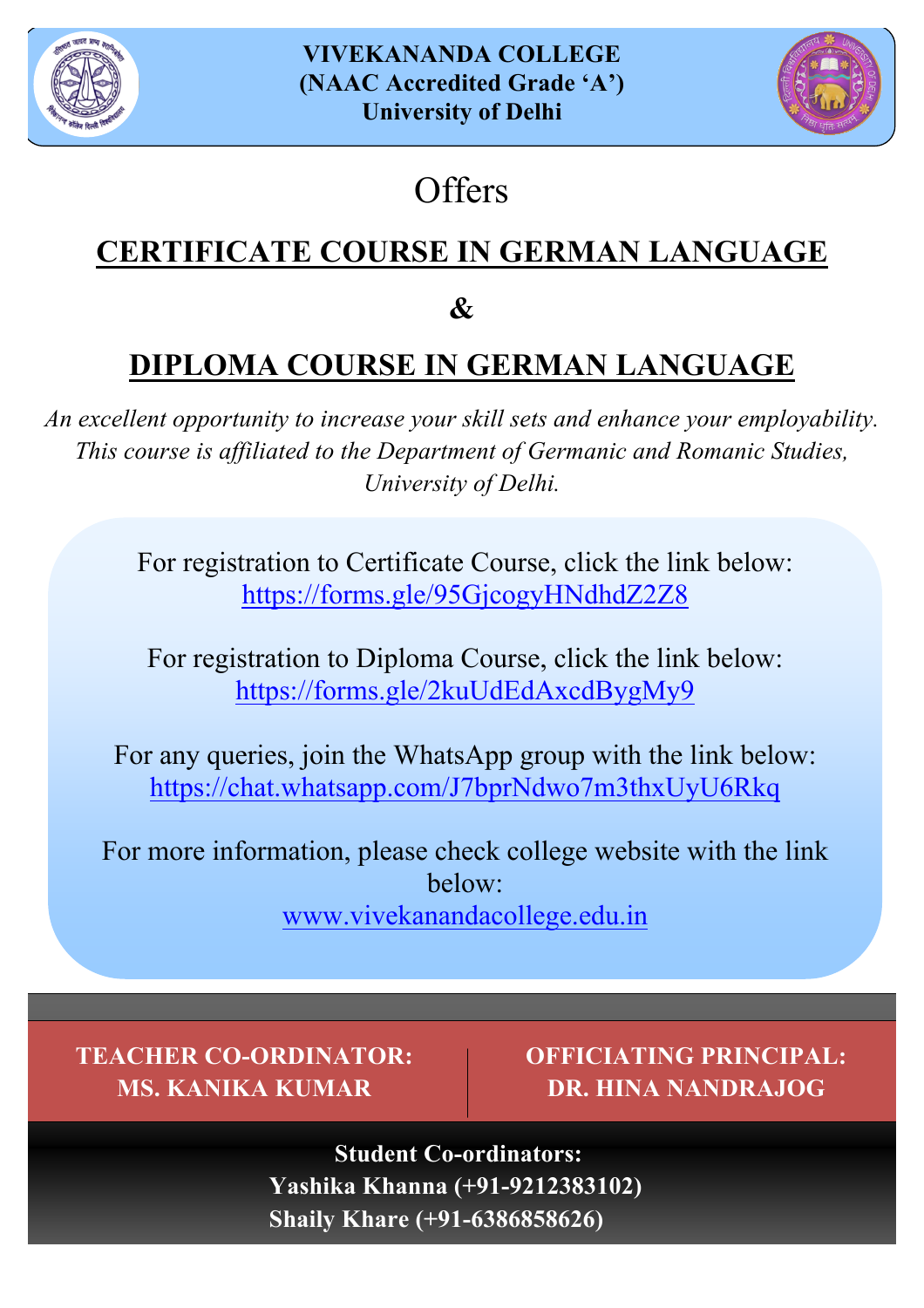

### **VIVEKANANDA COLLEGE (NAAC Accredited Grade "A") University of Delhi**



#### **Eligibility Criteria-**

All candidates who have passed the Certificate Course in German language conducted by the University of Delhi or any other recognised University. Kindly note that those candidates who have completed their Certificate Course from any other University or from University of Delhi in the year 2020 or before, will be required to appear for an entrance exam.

#### **Class Timings-**

The classes will be held in the afternoon after regular classes get over. A total of 6 hours in a week will be held.

#### **Course Fee-**

Rs. 16,000/- for students currently enrolled in Vivekananda College\* Rs. 18,000/- for students of other colleges or universities or ex-students\* \*Please note that Examination Fee is separate and will be charged at the time of collection of Examination forms.

#### **Registration Fee and Entrance Test Fee-**

All interested candidates are required to register on the link: <https://forms.gle/2kuUdEdAxcdBygMy9> (as per the schedule given below).

Please deposit Registration fee of Rs. 50/- which is non-refundable.

The Entrance test fee is Rs. 500/-. Kindly note that Entrance test is only for candidates who have completed their Certificate Course from any other University or from University of Delhi in the year 2020 or before.

All payments have to be made through NEFT. The payment details are as follows:

**Name of the account holder:** Vivekananda College **Name of the Bank**: Canara Bank, Vivek Vihar **IFSC No.**: CNRB0001300 **Bank Account No. :**1300101200532

The details for the Entrance test will be notified later on the college website.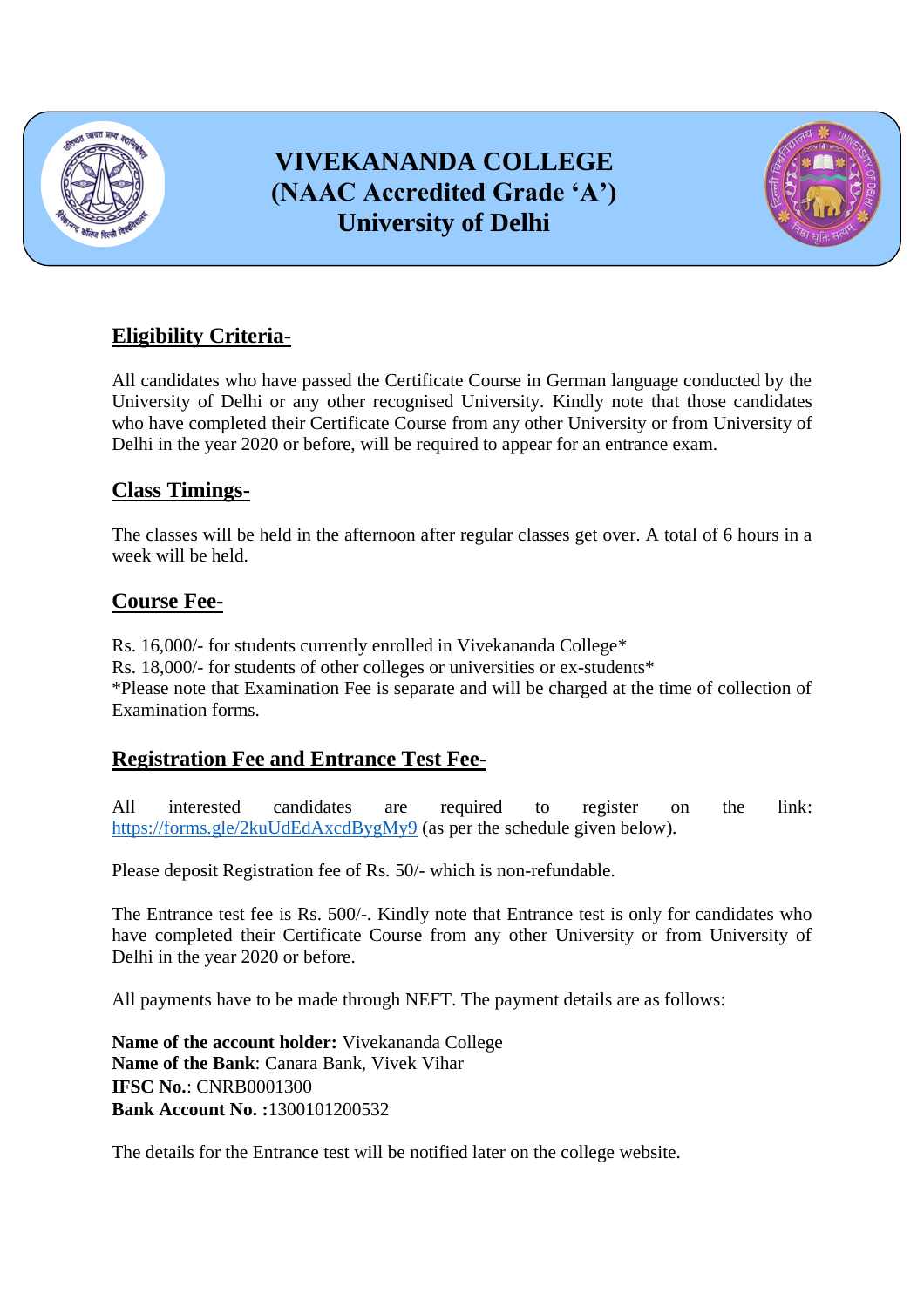#### **Total no. of seats-** 50

#### **ADMISSION SCHEDULE FOR ACADEMIC SESSION 2021-22**

Online registration of application: 9.11.2021 to 22.11.2021 (Link for Registration: [https://forms.gle/2kuUdEdAxcdBygMy9\)](https://forms.gle/2kuUdEdAxcdBygMy9)

Entrance Test Date: 23.11.2021 at 11 a.m.

#### **DOCUMENTS REQUIRED FOR REGISTRATION-**

1. Self attested copy of Certificate/ Mark sheet for Certificate Course in German.

- 2. One passport size Photograph.
- 3. Copy of Aadhar Card.

4. Proof of transaction after depositing Registration fee without Entrance Test Fee (Rs. 50/-) or with Entrance Test Fee (Rs. 550/-).

#### **STEPS FOR REGISTRATION-**

- 1. Check whether you are required to take the Entrance Exam or not.
- **2. If "NOT", please register after paying non-refundable registration fee of Rs. 50/-. If, "YES" you may register after paying non-refundable registration fee of Rs. 550/-.**
- 3. Attach the proof of payment in the Registration form.

#### **NOTE-**

- Online Registration Forms are available on college website.
- For any query email us at [vivac2008@vivekanand.du.ac.in,](mailto:vivac2008@vivekanand.du.ac.in) vivac.germancourse@gmail.com
- **The College reserves the right to withdraw a course if less than 15 students opt for it or under any special circumstances.**
- **The College reserves the right to admission.**
- **The College authorities reserve the right to restructure the fee.**
- Classes will be held online as per DU guidelines. Any change in the mode of classes will be notified on the college website.
- The actual days  $&$  timings of the classes will be notified later on the college website.

 $Sd$ - $Sd$ -Ms. Kanika Kumar Dr. Hina Nandrajog (Co-ordinator) (M) 8860846476 (Offg. Principal)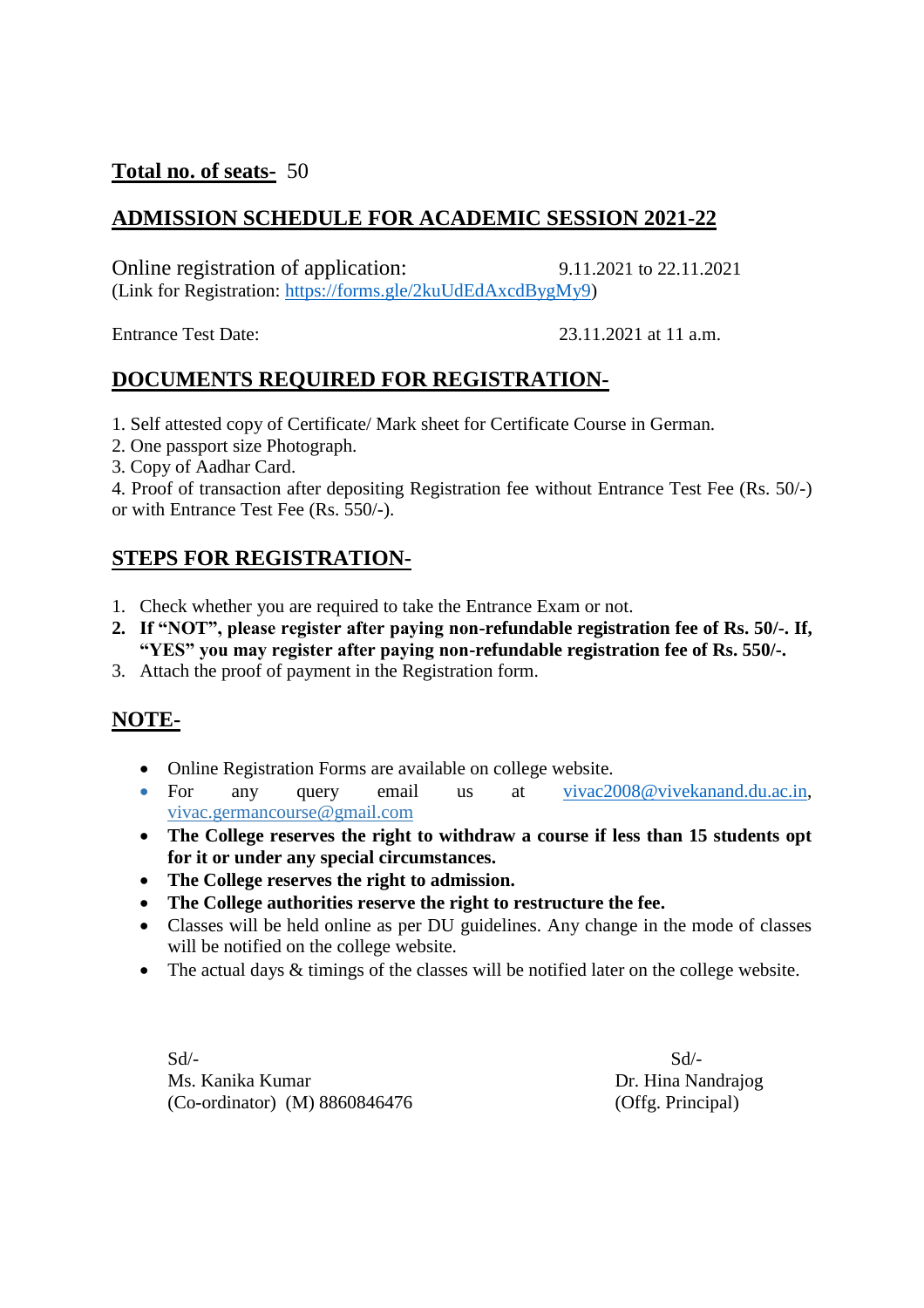

**VIVEKANANDA COLLEGE** (NAAC Accredited Grade 'A') **University of Delhi** 



## **Eligibility Criteria-**

All candidates who have passed the Certificate Course in German language conducted by the University of Delhi or any other recognised University. Kindly note that those candidates who have completed their Certificate Course from any other University or from University of Delhi in the year 2020 or before, will be required to appear for an entrance exam.

## **Class Timings-**

The classes will be held in the afternoon after regular classes get over. A total of 6 hours in a week will be held.

## **Course Fee-**

Rs. 16,000/- for students currently enrolled in Vivekananda College\* Rs. 18,000/- for students of other colleges or universities or ex-students\* \*Please note that Examination Fee is separate and will be charged at the time of collection of Examination forms.

## **Registration Fee and Entrance Test Fee-**

link: required register the candidates to are interested on All https://forms.gle/2kuUdEdAxcdBygMy9 (as per the schedule given below).

Please deposit Registration fee of Rs. 50/- which is non-refundable.

The Entrance test fee is Rs. 500/-. Kindly note that Entrance test is only for candidates who have completed their Certificate Course from any other University or from University of Delhi in the year 2020 or before.

All payments have to be made through NEFT. The payment details are as follows:

Name of the account holder: Vivekananda College Name of the Bank: Canara Bank, Vivek Vihar **IFSC No.: CNRB0001300** Bank Account No.: 1300101200532

The details for the Entrance test will be notified later on the college website.